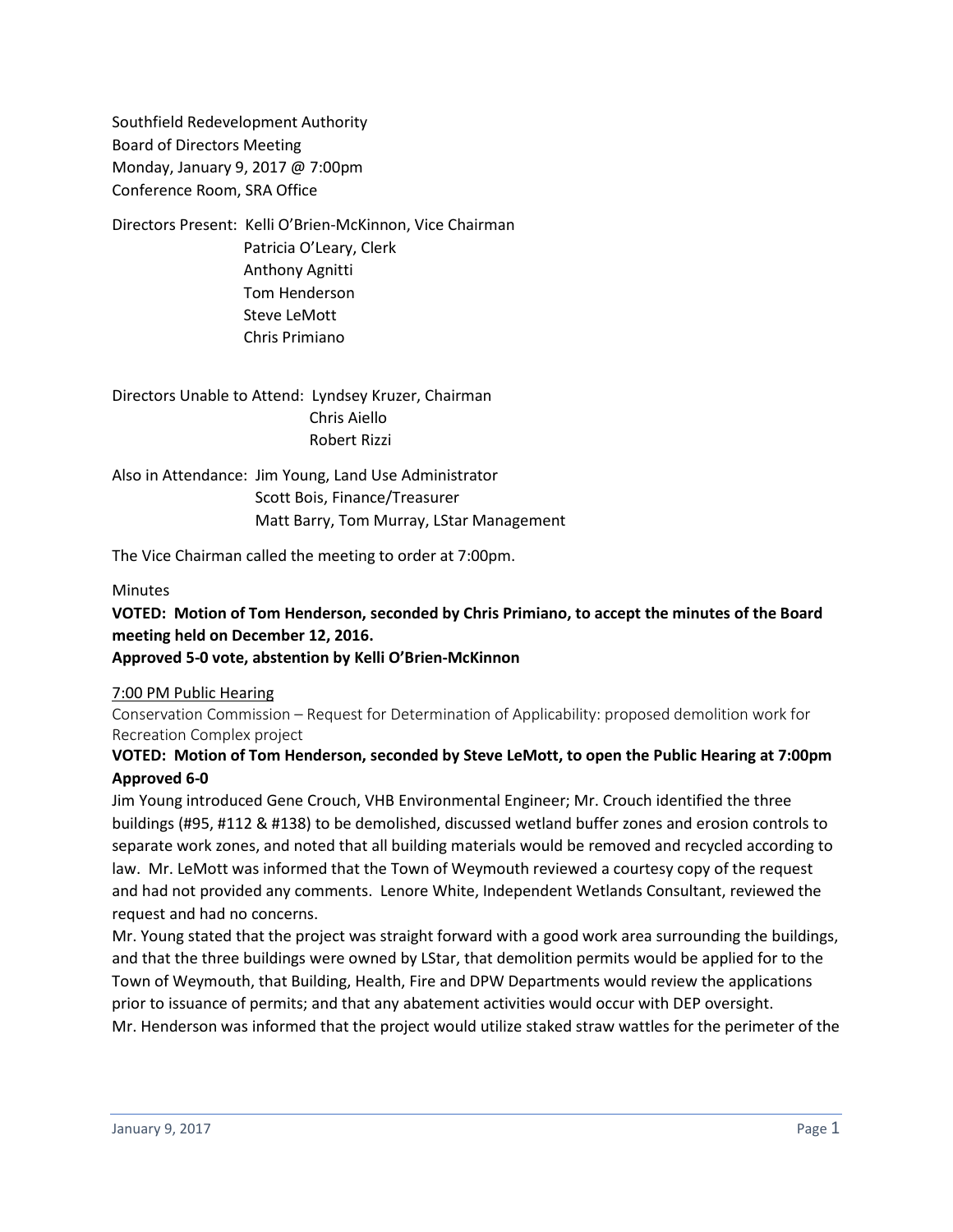work zone, and silt sacks for all catch basins located within the work zone. Mr. Young stated the SRA would provide written approval of the erosion controls prior to any earthwork or demo activities.

## PUBLIC COMMENTS

Mary Parsons, Rockland, inquired if a nearby drainage ditch was tested by the Navy, and why hay bales were not being utilized. She was informed that the drainage site was tested prior to transfer, and that hay bales introduced seeds of invasive species.

# **VOTED: Motion of Chris Primiano, seconded by Tom Henderson, to close the Public Hearing at 7:12pm Approved 6-0**

Board Measure 17-001

**VOTED: Motion of Tom Henderson, seconded by Pat O'Leary, to approve the Request for Determination of Applicability dated November 2016 submitted by LStar Southfield, LLC for demolition activities at the Recreation Complex project, and to issue a Negative-3 Determination with conditions**

## **Approved 6-0**

### Applicable Subdivision Board – Winterwoods Performance Bond Reduction

Mr. Young noted that approximately one year ago a performance bond for the Winterwoods project was issued with duel obligees: the SRA and the Town of Weymouth. The SRA acting as Planning Board and the Town of Weymouth as the municipality were both required to certify completion. Weymouth would ultimately accept the road through their street acceptance process.

Mr. Young outlined approximately \$4.5M of performance bond detail with just under \$1.2M remaining, and further specified that the Weymouth Planning Department and DPW reviewed and agreed with the reduction based upon project status and costs provided by Pulte Homes. Recommendation was to approve a bond reduction request with the updated amount of \$1,196,060 for Bond #SUR23100075. Ms. O'Leary was informed that email correspondence from the Weymouth DPW supporting the bond reduction was on file; she asked that supporting documentation be attached on future requests. The Board was informed that the Town of Weymouth DPW inspected the Winterwoods project; and they were relied upon to review this request.

### Board Measure 17-002

**VOTED: Motion of Tom Henderson, seconded by Pat O'Leary, that the Applicable Subdivision Board approve a reduction of Pulte Homes' Bond #SUR23100075 dated December 12, 2015 for Winterwoods (aka Brookfield Village) to \$1,196,060 per the updated performance bond estimate dated November 25, 2016.** 

### **Approved 6-0**

### Applicable Subdivision Board – ANR Plan: PBC Boundary Adjustment

Mr. Young outlined the detail of the ANR plan which contained the initial subdivision of land required for the PBC boundary adjustment previously approved by the National Park Service (NPS). Mr. Young noted the rezoning of several parcels on White Street, where a portion of PBC property was rezoned as R1 by the Town of Weymouth in an effort to complete the White St. neighborhood and permanently restrict vehicle access to the Union Point property.

Mr. Young reviewed the detail of parcels B, D and F. These parcels, owned by the SRA, were acquired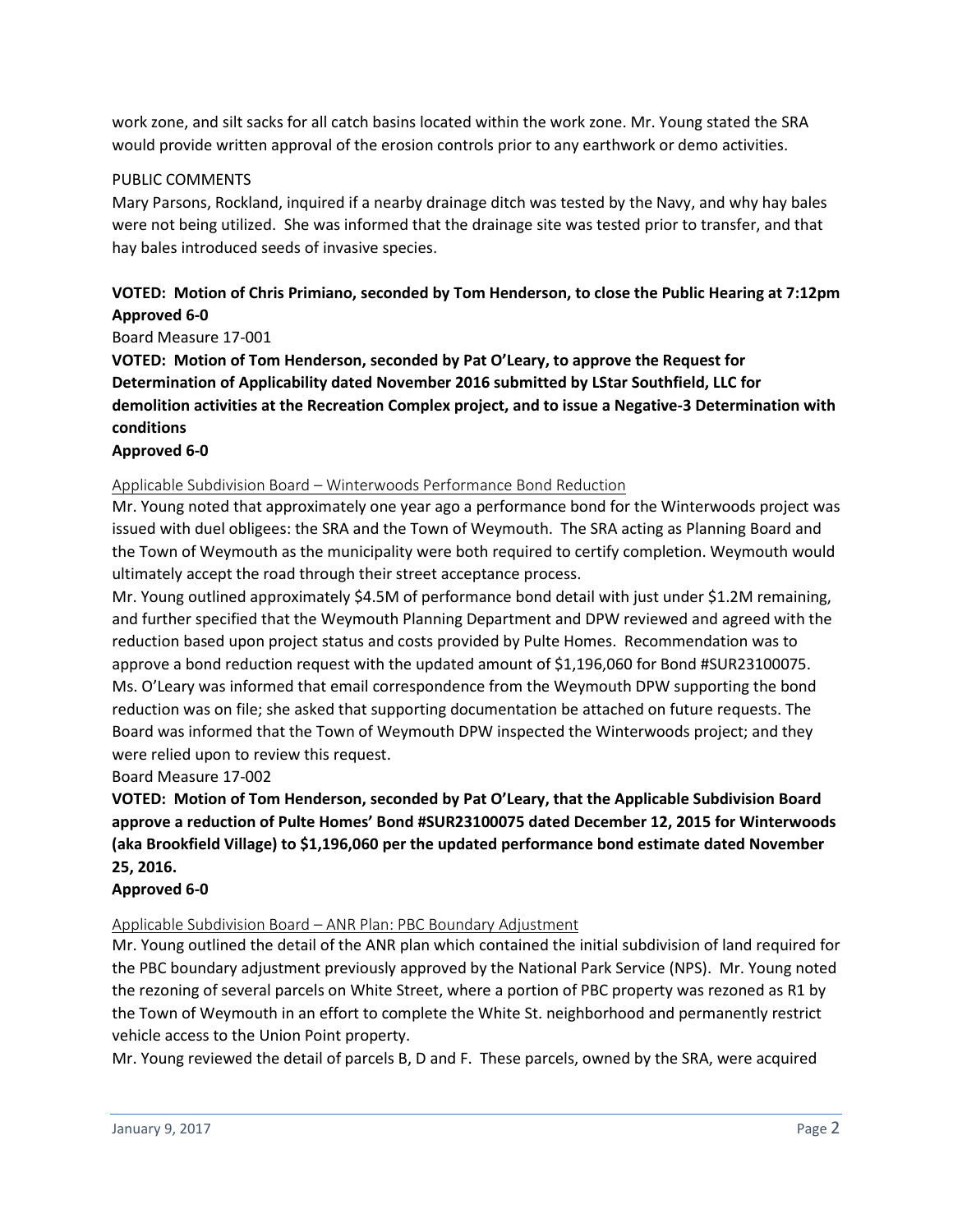from NPS. Mr. Young identified Parcel A as being located adjacent to Route 18 with a size of more than 13 acres. This parcel was owned by LStar and was acquired from FOST 1 and FOST 5c transfers. The proposed boundary adjustment allowed the SRA to transfer parcels B, D, & F to LStar for development; in return parcel A would be added to PBC land under the control of SRA. Parcel B and a portion of parcel A were in the jurisdiction of the SRA. The Town of Weymouth would need to endorse the ANR with respect to parcels D, F, and a portion of A.

The National Park Service provided their approval of the PBC boundary adjustment in December 2016. Mr. Young indicated it was his understanding that LStar had ordered the required title commitment for the pending transfer of property to the SRA.

## Board Measure 17-003

**VOTED: Motion of Tom Henderson, seconded by Tony Agnitti, that Approval under the Subdivision Control Law is not required for the subdivision of land as shown on the Plan entitled 'Approval-Not-Required Plan of Land Boundary Adjustment – Naval Air Station South Weymouth, MA' dated January 4, 2017. Approval does not constitute approval of construction or any other activities on the subject parcels.**

#### **Approved 6-0**

#### Status Reports

Master Planning Working Group - next meeting Tuesday, January 10<sup>th</sup> Agreements Working Group - no update

Infrastructure and Construction Working Group – Pat O'Leary reported a credit Change Order for the parkway extension project of approximately \$4K, which would bring total expenditures slightly below the State Grant amount; and also reported that the remaining street lights on the parkway extension would be on line by weeks' end.

Parkway and Navy Working group – no update SRA Operations Working group - next meeting Thursday, January 12<sup>th</sup>

Staff – Mr. Young stated the Beam Street Definitive Subdivision Plan was under review for a Public Hearing to occur at the next Board meeting.

Mr. Bois reported the district tax rate was approved by the Department of Revenue at \$0.50, and stated that 1099's to vendors and W2's to employees would be issued this month.

LStar – Mr. Barry thanked the Board for their affirmative votes to set the stage for development of the Recreation Complex; and noted that LStar would be naming a Property Management firm to manage the Land Owners Association, snow, and other events on behalf of LStar so they can focus more on development activities.

### Public Comments

Mary Parsons, Rockland, was informed of the location of the parcels associated with the PBC Boundary Adjustment on a property map.

Next Meeting - January 23, 2017 @7:00PM